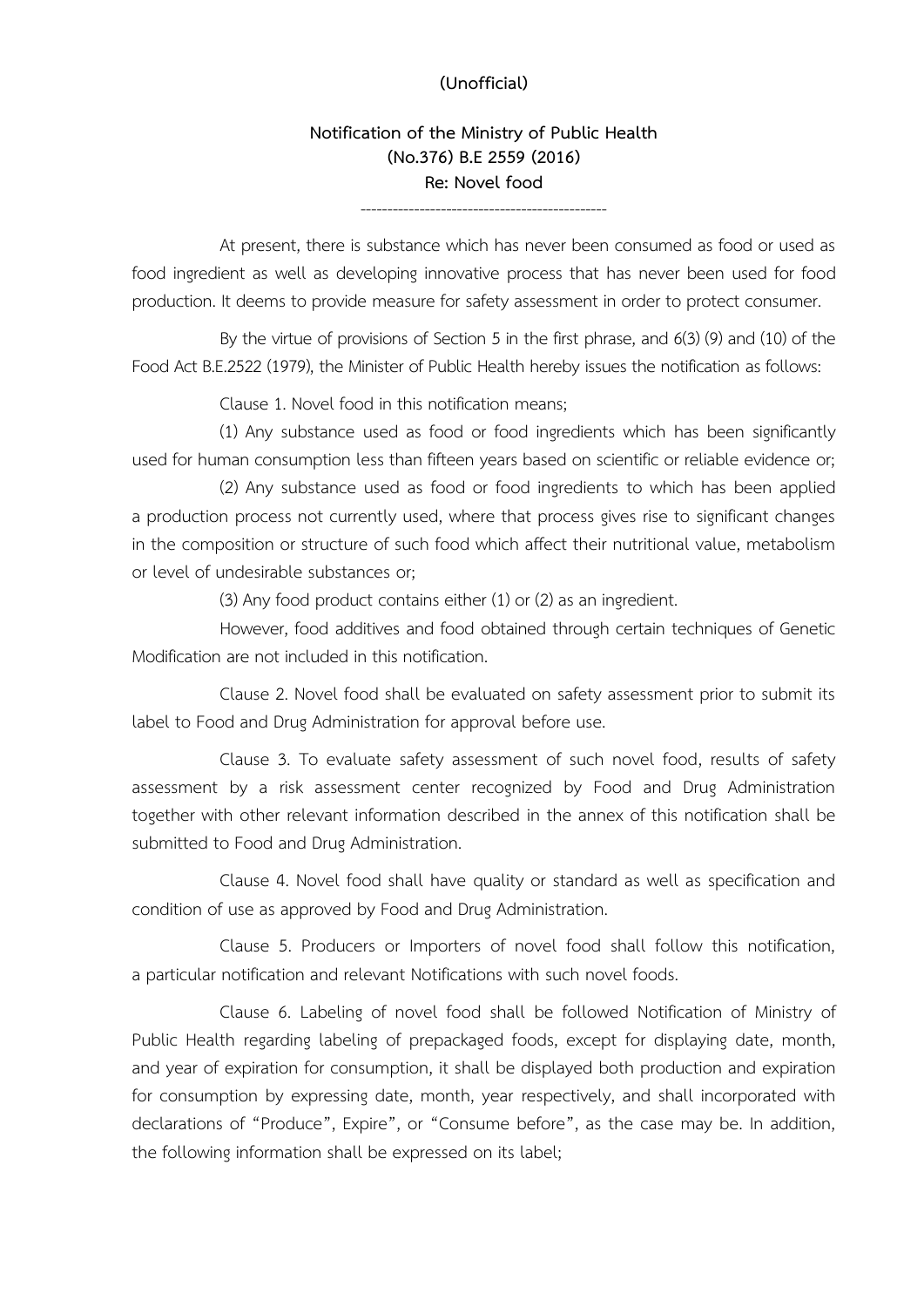(1) Name of active ingredients (if any);

(2) Instruction of use, or condition of use such as type or category of food and maximum permitted level of use.

Clause 7. This notification shall not apply to following cases:

(1) Novel food produced for export or;

(2) Novel food that producer or importer has been permitted for sale prior to the date of this notification come into force.

Clause 8. This notification shall come into force as from the day following date of its publication in the Government Gazette.

> Notified on  $29^{\text{th}}$  June B.E. 2559 (2016) Signed Piyasakol Sakolsatayadorn (Mr. Piyasakol Sakolsatayadorn) Minister of Public Health

(Published in the Government Gazette Vol. 133, Special Part 159 Ngor, dated 15 $^{\rm th}$  July 2016.)

**Note:** This English version of the notification is translated to meet the need of the non-Thai speaking people. In case of any discrepancy between the Thai original and the English translation, the former will take priority.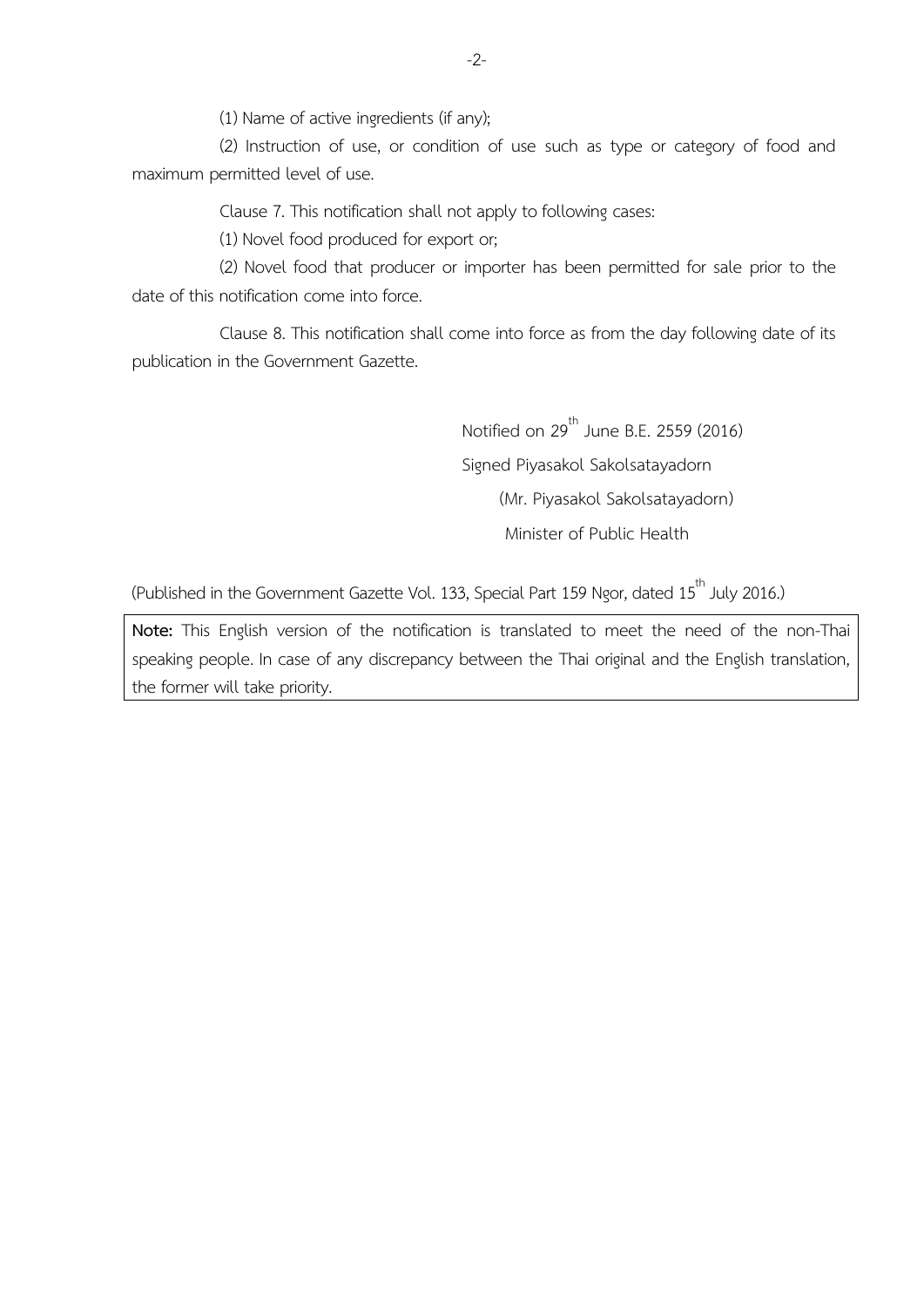**Attachment of Notification of the Ministry of Public Health (No 3) B.E 2559(2016) Re: Novel food**

------------------------------------------------

**1. Basic information for consideration on safety assessment**

Intend to apply for safety assessment of Novel food as the following Notification of Ministry of Public Health regarding Novel food by submitting documents for consideration as summary as follows:

1. Name of food product or ingredient applied for safety assessment

- Active ingredients (if any)…..………………………..………………………………………………………………………

...................................................................................................................................................................

2. Production process

□ Detail of process method/innovation or production technology

 $\Box$  Type and concentration of solvent and extraction ratio between ingredient and active ingredient (in case of extracts)

...................................................................................................................................................................

3. Preparation method before consumption and daily recommended dose

4. Purpose for consumption / Expectation from consumption e.g. to be antioxidants

……………………………………………………………………………….................................……………………………………

In this regard, I have submitted relevant evidence for consideration of safety assessment as attachments

Signed ……………..…………………………….…… Applicant

(……………………………………………..)

Date/Month/Year ............................................................

-3-

**Annex**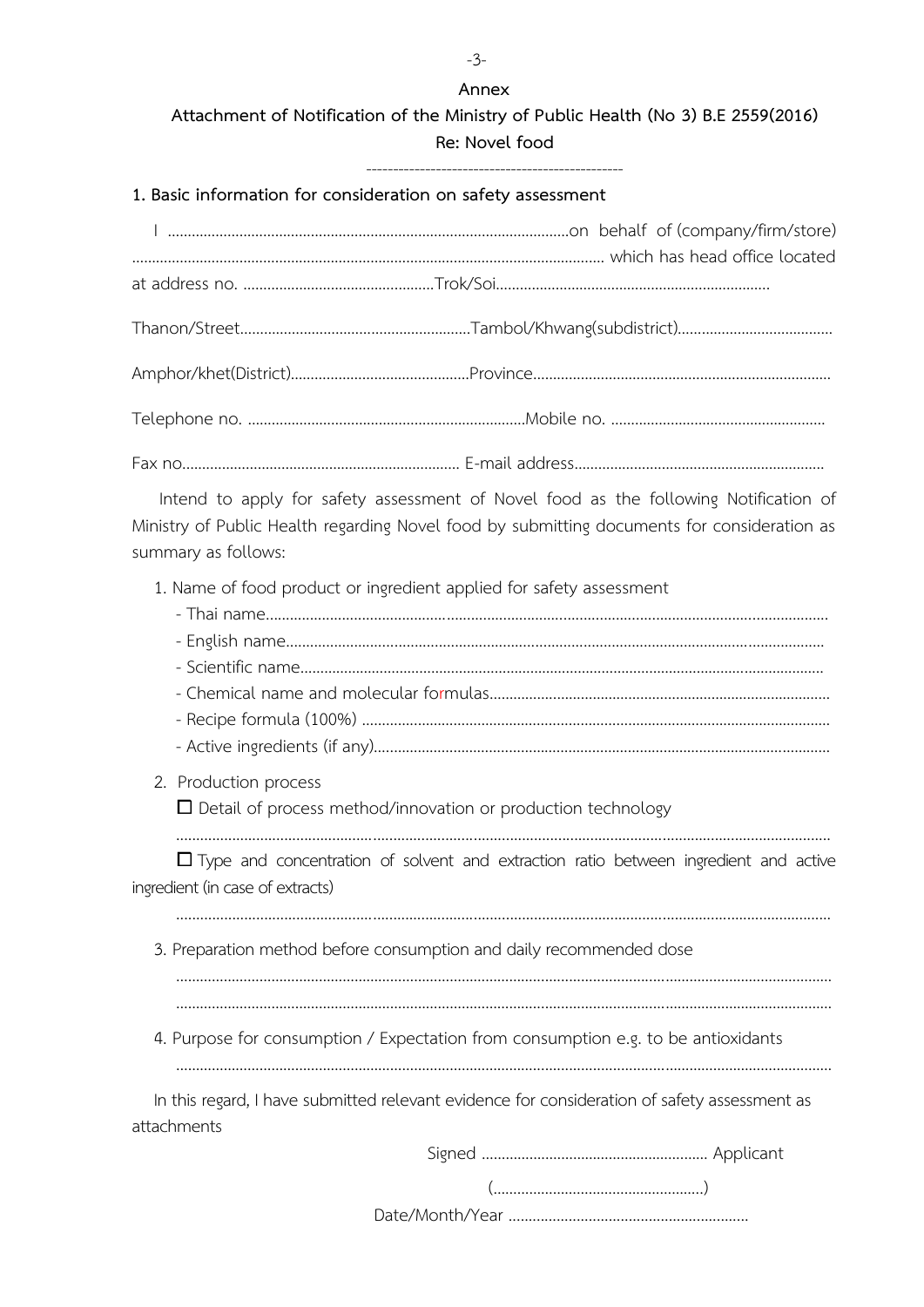#### -4-

# **2. Relevant evidences for consideration of safety assessment for novel food**

| No.  | List of document                                                                             | Number<br>(copies) |
|------|----------------------------------------------------------------------------------------------|--------------------|
|      |                                                                                              |                    |
| 1    | General information of ingredient                                                            |                    |
| 1.1  | Scientific name, chemical name or common name                                                |                    |
| 1.2  | Part of use                                                                                  |                    |
| 1.3  | Geographic source / origin of ingredient                                                     |                    |
| 2.   | General information of product                                                               |                    |
| 2.1  | Recipe formula of product                                                                    |                    |
| 2.2  | Purpose of use of such product                                                               |                    |
| 2.3  | Action/Health effect and expectation from consumption                                        |                    |
| 2.4  | Country of producer (in case of import)                                                      |                    |
| 3.   | Information on history of consumption as food                                                |                    |
| 3.1  | Duration of use for consumption as food (if it is used for another purpose, please indicate) |                    |
|      | and specify country where such food is generally consumed.                                   |                    |
| 3.2  | Description of use includes purpose, form of use, duration of use in such form, targeted     |                    |
|      | consumer group                                                                               |                    |
| 3.3  | Consumption data                                                                             |                    |
| 4.   | Specification of ingredient                                                                  |                    |
| 4.1  | Characteristic                                                                               |                    |
| 4.2  | Physical or chemical property                                                                |                    |
| 4.3  | Information on identity of ingredient                                                        |                    |
| 4.4  | Quantity of active ingredient/active substance/ marker                                       |                    |
| 4.5  | Quantity of processing aid residues                                                          |                    |
| 4.6  |                                                                                              |                    |
| 4.7  | Microbiological criteria                                                                     |                    |
| 4.8  |                                                                                              |                    |
| 4.9  | Stability (if any)                                                                           |                    |
| 4.10 | Other information (i.e. sensitivity to light, heath stability) (in any)                      |                    |
| 5.   | Specification of product                                                                     |                    |
| 5.1  | Characteristic                                                                               |                    |
| 5.2  | Physical or chemical property                                                                |                    |
| 5.3  | Quantity of active ingredient/active substance/ marker                                       |                    |
| 5.4  | Quantity of processing aid residues                                                          |                    |
| 5.5  | Requirement of impurities                                                                    |                    |
| 5.6  | Microbiological criteria                                                                     |                    |
| 5.7  | Specific requirements (i.e. relevant toxins)                                                 |                    |
| 5.8  | Stability (if any)                                                                           |                    |
| 5.9  | Other information (i.e. sensitivity to light, heat stability) (if any)                       |                    |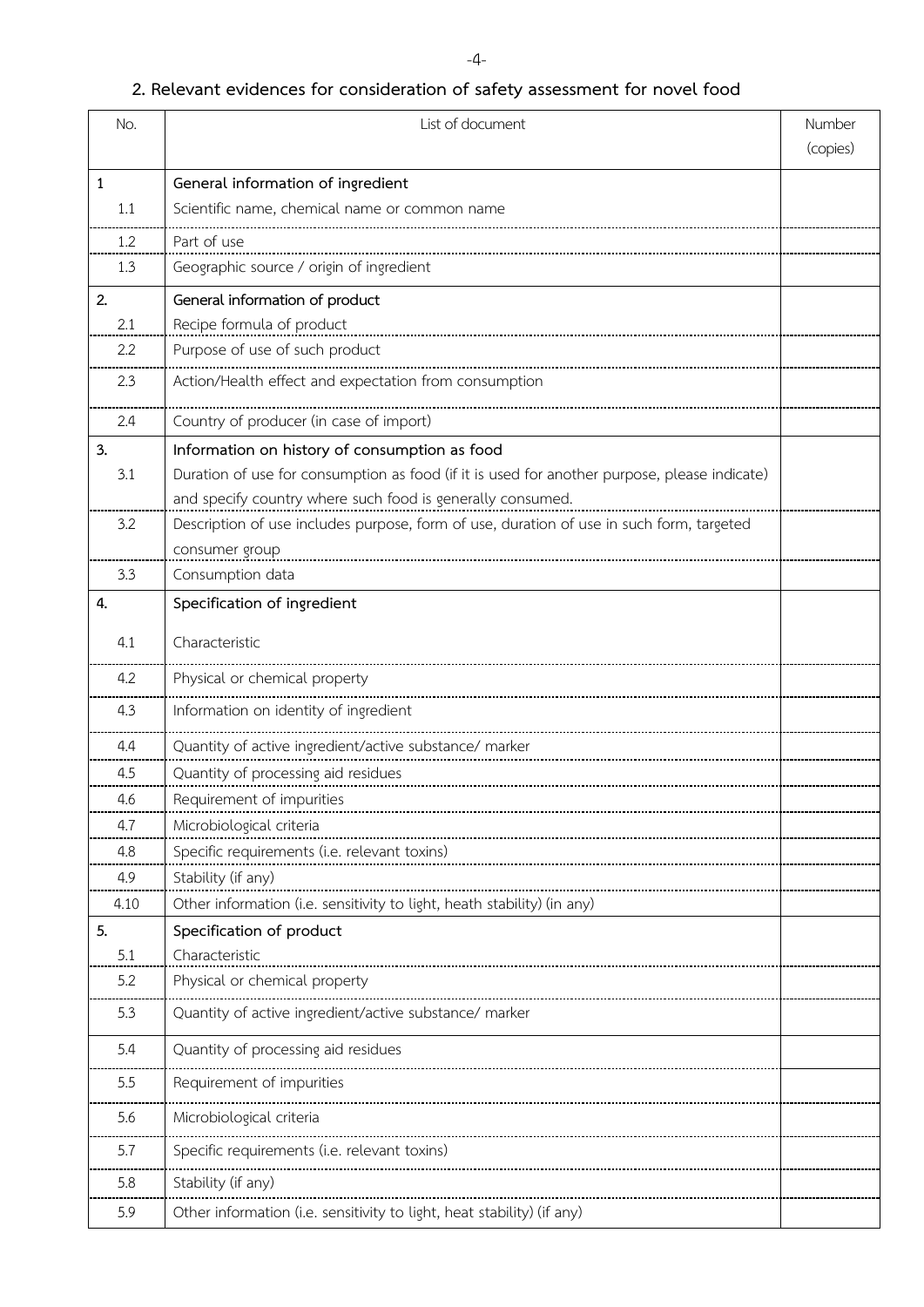| No.    | List of document                                                                            | Number<br>(copies) |
|--------|---------------------------------------------------------------------------------------------|--------------------|
| 6      | Certificate of analysis                                                                     |                    |
| 6.1    | Certificate of analysis for ingredient                                                      |                    |
| 6.2    | Certificate of analysis for product                                                         |                    |
| 7.     | Storage                                                                                     |                    |
| 7.1    | Storage condition                                                                           |                    |
| 7.2    | Shelf life                                                                                  |                    |
| 8.     | Production process/Synthesis/ Extraction method                                             |                    |
| 8.1    | Preparation procedure / production method                                                   |                    |
| 8.2    | Type and concentration of solvent (in case of extract substance)                            |                    |
| 8.3    | Type of active substance or category of substance from extraction (in case of extract)      |                    |
| 8.4    | Extraction ratio between ingredient and 1 gram of active ingredient (in case of extract)    |                    |
| 9.     | Basic information on chemical substances used in production <sup>(*)</sup>                  |                    |
| 9.1    | Chemical name, i.e. CAS No., INS No.                                                        |                    |
| 9.2    | Specification of chemical substances and functional use of such substances                  |                    |
| 10     | Characteristic/ Recommendation for consumption                                              |                    |
| 10.1   | 1 Serving size (metric system)                                                              |                    |
| 10.2   | Frequency (times/day)                                                                       |                    |
| 10.3   | Preparation method before consumption / Cooking method                                      |                    |
| 10.4   | Targeted consumer                                                                           |                    |
| 10.5   | Warning statement/ Recommendation for consumption (if any)                                  |                    |
| 11     | Information on safety                                                                       |                    |
| 11.1   | Biochemical Characteristics (if any)                                                        |                    |
| 11.1.1 | Absorption, distribution, and excretion                                                     |                    |
| 11.1.2 | Biotransformation                                                                           |                    |
| 11.1.3 | Effect on enzyme and other parameters                                                       |                    |
| 11.1.4 | Reaction and fate of the food                                                               |                    |
| 11.2   | Toxicity studies in animals (Full version)                                                  |                    |
| 11.2.1 | Acute study                                                                                 |                    |
| 11.2.2 | Sub-chronic study                                                                           |                    |
| 11.2.3 | Chronic study (in case no chronic study, at least clinical research study in healthy people |                    |
|        | shall be submitted)                                                                         |                    |
| 11.3   | Study for use of pure culture (in case use of pure culture in production process)           |                    |
| 11.3.1 | Specific properties of microorganism                                                        |                    |
| 11.3.2 | Qualification on antibiotic susceptibility pattern and resistance genes                     |                    |
| 11.3.3 | Evaluation of metabolic action                                                              |                    |
| 11.3.4 | Information on pathogenic trend                                                             |                    |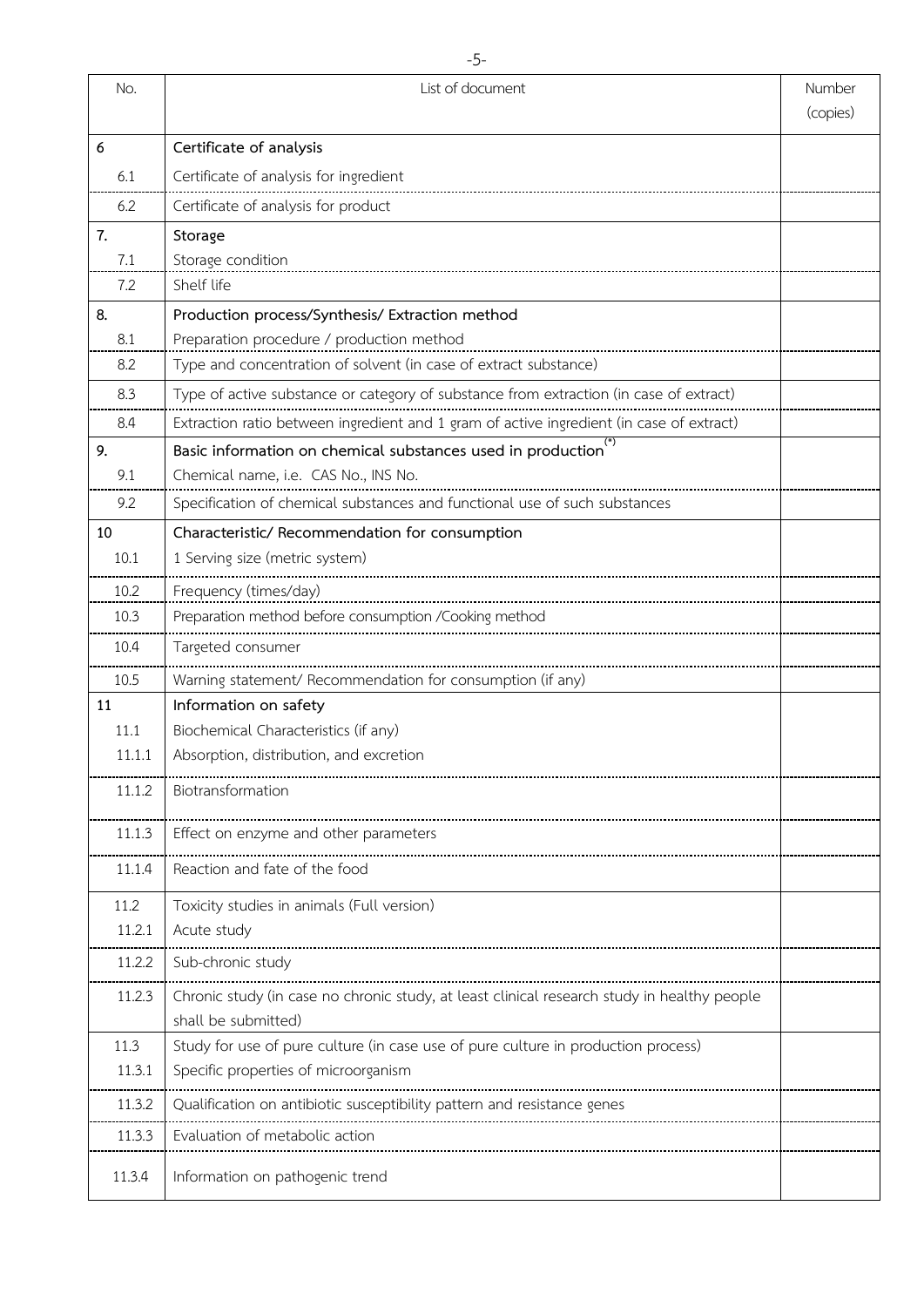| No.  | List of document                                                               | Number   |
|------|--------------------------------------------------------------------------------|----------|
|      |                                                                                | (copies) |
| 11.4 | Toxicity studies in specific area (in case of manifestation)                   |          |
| 11.5 | Clinical research study or Epidemiological report (**)                         |          |
| 11.6 | Other studies (if any)                                                         |          |
| 12   | (***)<br>Nutritional data                                                      |          |
| 13   | Result of safety assessment from international risk assessment agency or other |          |
|      | recognized countries (if any)                                                  |          |

#### **Remark:**

1. (\*) In case chemical substance is made by microorganism, Identity and safety data of such microorganism used in production of the chemical substance shall be submitted.

2. (\*\*) Only in case of novel food notifying expectation to health, clinical research study shall be submitted. If No expectation to health, Clinical research study may be submitted (if any).

3. **(** \*\*\* **)** Only in case such novel food shall be complied with relevant Notifications of Ministry of Public Health.

4. Document and evidence supporting for safety assessment specified in this annex shall be reliable and based on principle or theory which is able to explain result of study or characteristic of novel food accurately, precisely, and clearly. To certify the truth and reliability of such document and evidence, following methods can be applied: 4.1 Certifying by the applying applicant of safety assessment, for example;

- -Evidence document relating to general information of ingredient /product applying for safety assessment;
- Specification of ingredient/product applying for safety assessment;
- Instruction or recommendation for consumption;
- -Storage;
- Detail of country or source of production, etc.

4.2 Certifying by reliable agency, for example;

- Laboratory accredited by the international standards, i.e. ISO/IEC 17025 in such test item related to novel food applying for safety assessment;
- International recognized safety assessment agencies such as European Food Safety Authority (EFSA), Center for Food Safety and Applied Nutrition (CFSAN) of U.S. Food and Drug Administration (USFDA), Food Standard Australia New Zealand (FSANZ), or Food Chemical Codex (FCC), etc.

4.3 References from reliable data or technical document, for example:

- -Technical textbooks which are recognized by such area such as pharmacopeia, textbook regarding Thai herbal or foreign herbal, or other technical journals;
- Official Monograph such as World Health Organization (WHO), Pharmacopoeia, Codex Advisory Specification for the identity and Purity of Food Additives;
- Reliable databases such as Peer review journals i.e. Elsevier (Science direct, Embase, Scopus), TOXLINE, Pubmed, technical database, i.e. BIOSIS, TOXNET, NAPRALERT, or Food Safety Authority of foreign countries, etc.
- Relevant reports from expert committee such as scientific committee of Codex, European Food Safety Authority (EFSA), Center for Food Safety and Applied Nutrition (CFSAN), or Food Standard Australia New Zealand (FSANZ), etc.